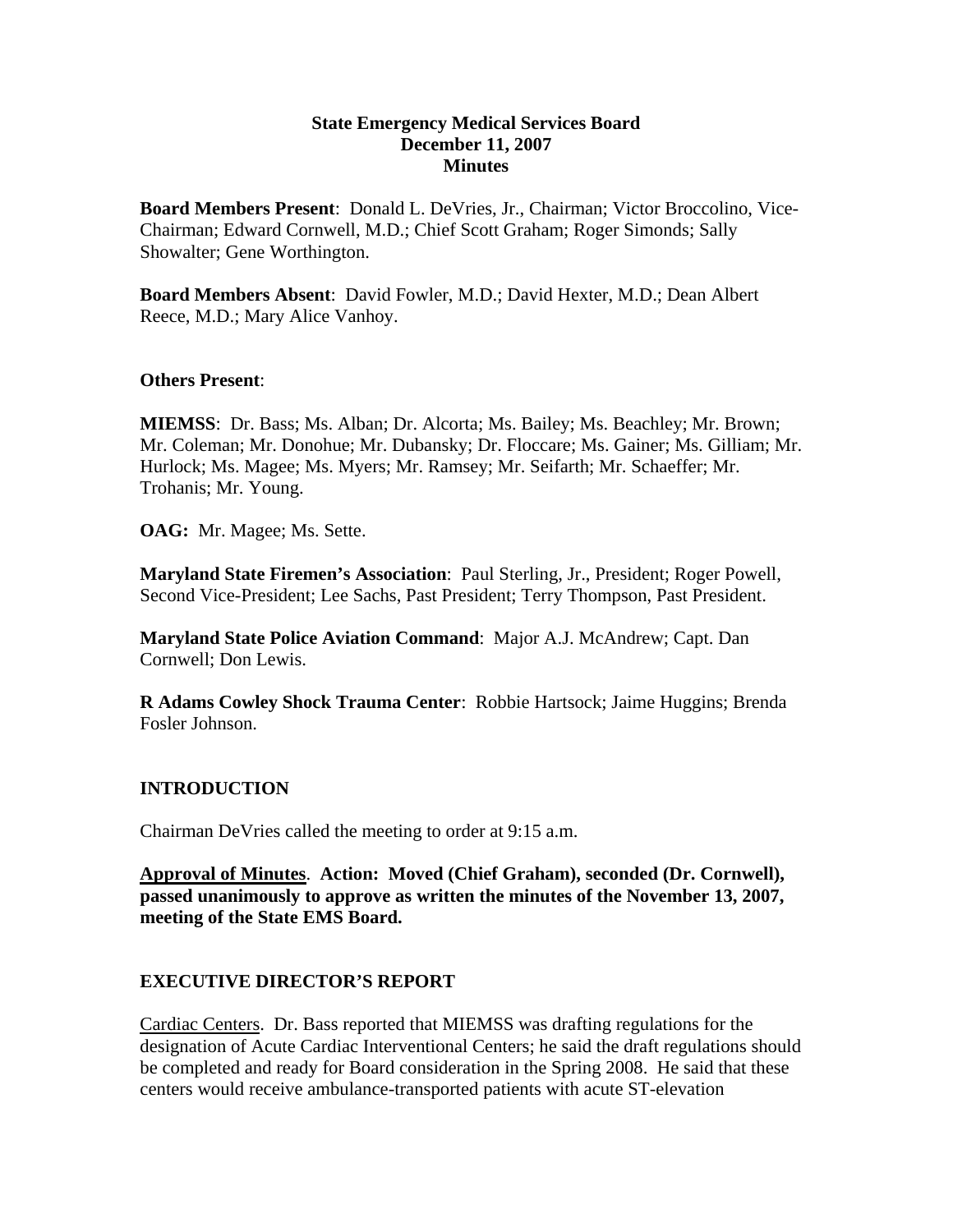myocardial infarction (STEMI) who need rapid primary percutaneous coronary intervention.

Legislative Reports. Dr. Bass said that MIEMSS submitted required reports to the Legislature on Automated External Defibrillators, injuries from All-Terrain Vehicle crashes, and health care worker exposure to HIV.

Dr. Bass reported that Leonard King, MSFA Secretary and Past President, who had suffered a stroke about six weeks ago, was continuing to make progress in rehabilitation. Dr. Bass also announced that EMS Board Member Ed Cornwell, M.D., had accepted a position as the Chairman of Surgery at Howard University Hospital and had submitted his resignation from the Board. Mr. DeVries said that he had received Dr. Cornwell's letter and congratulated him on his new position. Mr. DeVries said he was sorry to lose Dr. Cornwell as a Board member as he had brought new perspectives and insights to the Board various issues. Mr. DeVries presented Dr. Cornwell with a plaque in honor of his service on the EMS Board. Dr. Cornwell thanked Mr. DeVries.

Dr. Bass announced that Tom Miller, Dave Ramsey and Andy Trohanis were all retiring from MIEMSS at the end of December. He said that MIEMSS would be hosting a reception for them at the conclusion of the Board meeting.

# **MARYLAND STATE FIREMEN'S ASSOCIATION PRESENTATION**

President Sterling briefed the Board on the proposed new position of an Executive Director for the MSFA. He said that Past-President Lee Sachs had served as the Chairman of an Executive Director Workgroup that had studied the need for and made recommendations regarding hiring of an Executive Director. He said that members of the Workgroup included Past-Presidents Gene Worthington, Phil Hurlock, and Terry Thompson. He also said that Craig Moe and Eric Bernard had also worked with the Workgroup. He thanked all the members of the Workgroup for their efforts

He said that the MSFA was in its  $115<sup>th</sup>$  year and represented 377 companies throughout Maryland. He said that the MSFA leadership was 100% volunteer and currently had no salaried employees. He said that the issue of hiring an Executive Director had been raised in July 2006 and that Bobby Balta had created a workgroup to examine the issue. He said that the Workgroup had concluded that the addition of an Executive Director would enhance operations and increase continuity which would benefit all EMSOF partners. He said that the Workgroup had also recommended seeking funding for the Executive Director from the EMS Operations Fund. He said that MIEMSS, the Shock Trauma Center and MFRI had indicated their support, and that he hoped to have the position created and filled by July 1, 2008.

Mr. Sachs said that grants could not be used to support the position, since the grants could expire; rather, he said that a secure, on-going source of funding was needed. He estimated that all the costs for the position, including salary, benefits, office space and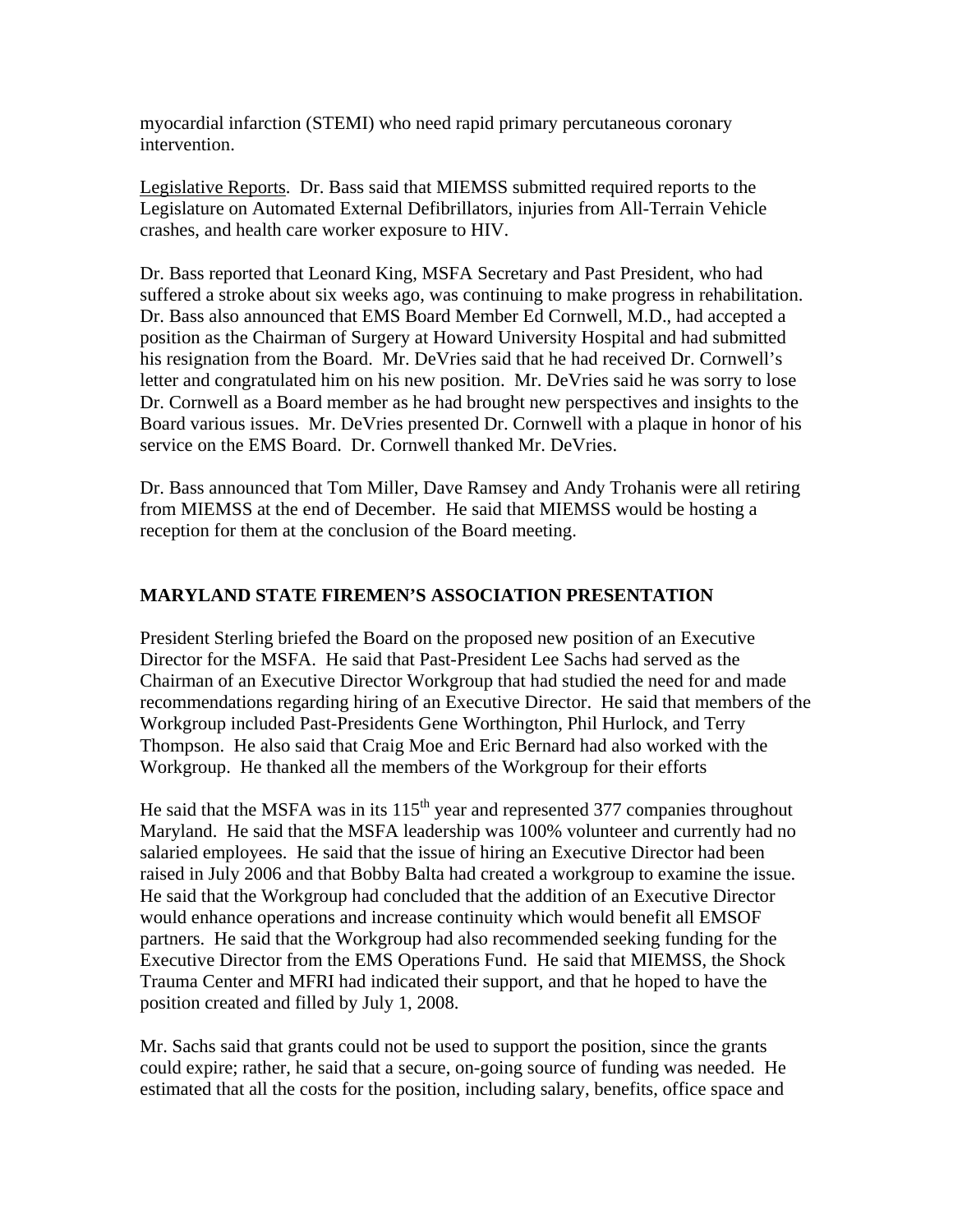secretarial support, would total about \$245,000 annually. He distributed information on the Executive Director's duties and responsibilities. **Mr. Broccolino made a motion, which was seconded by Dr. Cornwell, to support the creation of the Executive Director position, as well as the necessary funding from the EMS Operations Fund.**  Mr. Broccolino asked how the job description was developed. Mr. Sterling indicated that the MSFA had considered information from the Maryland Municipal League, the Delaware State Firemen's Association, and the National Firefighters Foundation in developing the description. He also said that the Workgroup, the past presidents and the others would be involved in reviewing applications. Chief Graham asked whether funding the position from EMSOF would detrimentally affect EMSOF's viability. Dr. Bass said that funding the MSFA Executive Director position from EMSOF would not result in a significant impact on EMSOF. Mr. DeVries said that the MSFA was an invaluable partner and that the new position would be a great asset. Ms. Gainer asked whether funding the position from EMSOF would require a change to the EMSOF statute. Mr. Sachs said that that was unclear at this point. **With Mr. Worthington abstaining, the Board voted to support the creation of the MSFA Executive Director position and to support funding the position from the EMS Operations Fund. The Board approved the motion.** 

## **SEMSAC REPORT**

Mr. Simonds reported that SEMSAC had met on December 6, 2007. He said that three items had been considered at the meeting: Bylaws for Regional Affairs; the Maryland Mass Casualty Plan and the Voluntary Ambulance Inspection Program.

## **SHOCK TRAUMA CENTER REPORT**

Ms. Fosler distributed the Shock Trauma report to the Board. She said that the patient volume was lower during November than during the same period the previous year and that actual admissions were lower than the number budgeted. She said that the bed occupancy level at 83.56 was lower when compared to the same period as last year. She said there had been no capacity alerts during the month. She reviewed the Shock Trauma Center's key issues for 2008, which included maintaining the integrity of the system, continuing performance improvement initiatives, and meeting capital, equipment and technology requirements.

## **LEGISLATIVE REPORT**

No report.

#### **OLD BUSINESS**

None.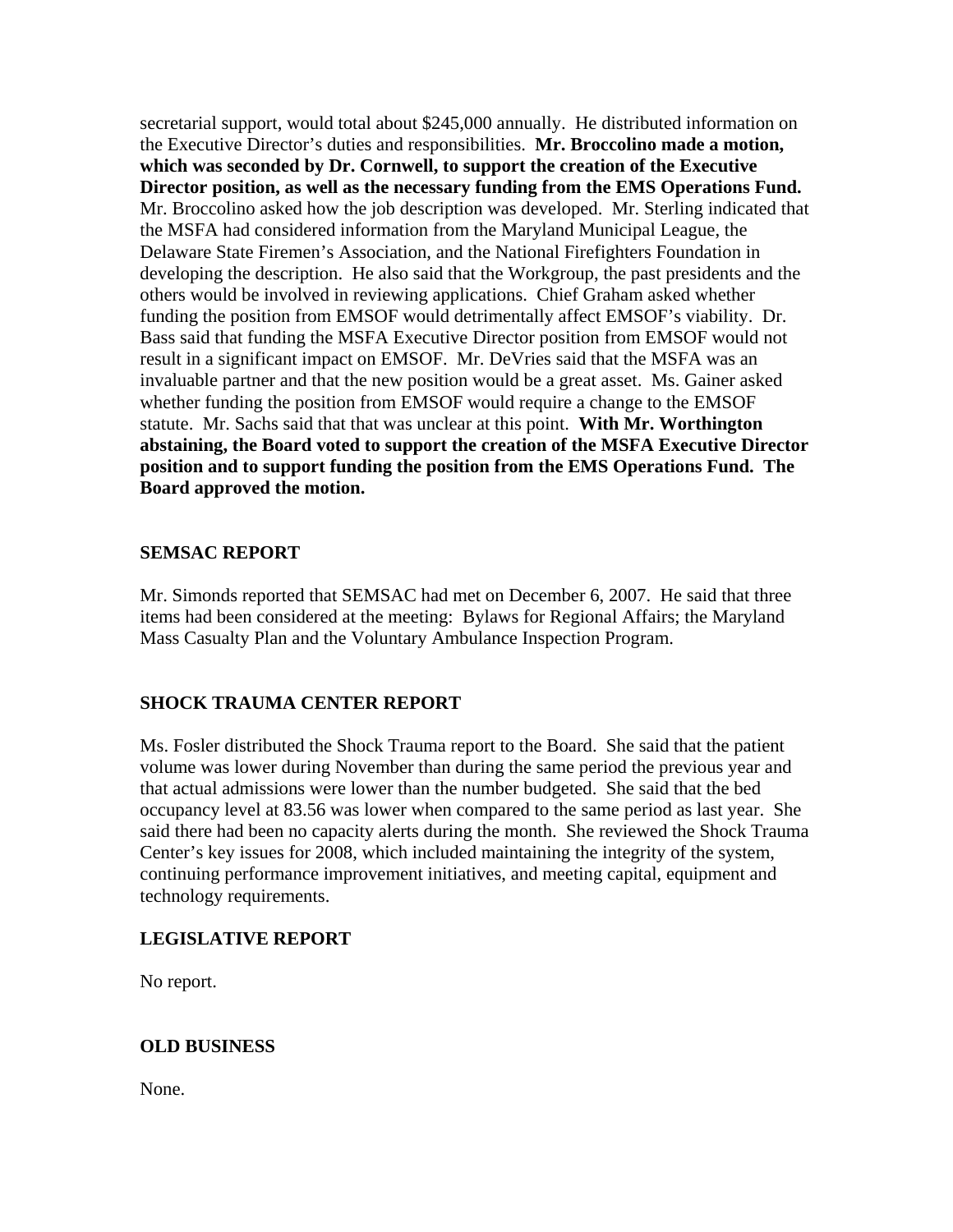## **NEW BUSINESS**

Discharged Military Medics & Corpsmen. Chief Graham said that there were a significant number of active and discharged military personnel who would like to volunteer or seek employment as EMS providers in Maryland. He said that the medic corpsmen were trained to a higher level than EMT-B. He asked whether MIEMSS could provide an EMT-I bridge program for these personnel. Chief Graham said, since June, Montgomery County had turned down more than 100 of these personnel who had expressed interest in providing services in Maryland. Dr. Bass said that MIEMSS would discuss the possibility with the National Registry. Chief Graham said that the military provides a stipend, in addition to VA benefits, to these individuals. Mr. DeVries said that this idea seemed to have substantial merit and that MIEMSS should explore the issue and report back to the Board.

Voluntary Ambulance Inspection Program (VAIP). Mr. Ramsey reviewed the updated VAIP Program for the Board; he noted that the updated Program contained no major changes. He said that work on the revisions had started in the spring of 2007; in the fall, the Regional Medical Directors, had reviewed the approved the updated version. He said that in December, the MSFA's EMS Committee, along with SEMSAC, had reviewed and approved the updated version.

Mr. Simonds said that the VAIP was reviewed for possible changes every two years. He said the goal of the Program was to ensure that ambulances were equipped to provide care according to the Maryland Medical Protocols. **Chief Graham made a motion, which Ms. Showalter seconded, to approve as presented the Voluntary Ambulance Inspection Program. The Board approved the motion.** Mr. Ramsey thanked all those who had been involved in completing the revisions. Mr. DeVries thanked Mr. Ramsey for his service to the citizens and State of Maryland and wished him well upon his retirement.

Mr. DeVries indicated that the remaining items on the agenda would be taken out of order.

Review of Commercial Helicopter MOU and Protocol Performance. Dr. Bass said that it was important to periodically review data regarding the operation of the Memorandum of Understanding (MOU) with the commercial services. He said that a report had recently been televised on a Baltimore station regarding the MOU which may have caused confusion or concern. Dr. Floccare said that the MOUs, which covered the commercial services providing scene back-up to the State Police, was first signed in March 2005 and had been in operation since that time. He said that the MOUs with the various commercial services were in effect for one-year periods. He said that currently MedSTAR and PHI had MOUs in effect with the State, but that STATMedevac had not re-signed the current MOU.

Dr. Floccare reviewed the circumstances under which a commercial helicopter would be called. He also described the Helicopter Medical Review Committee, which was a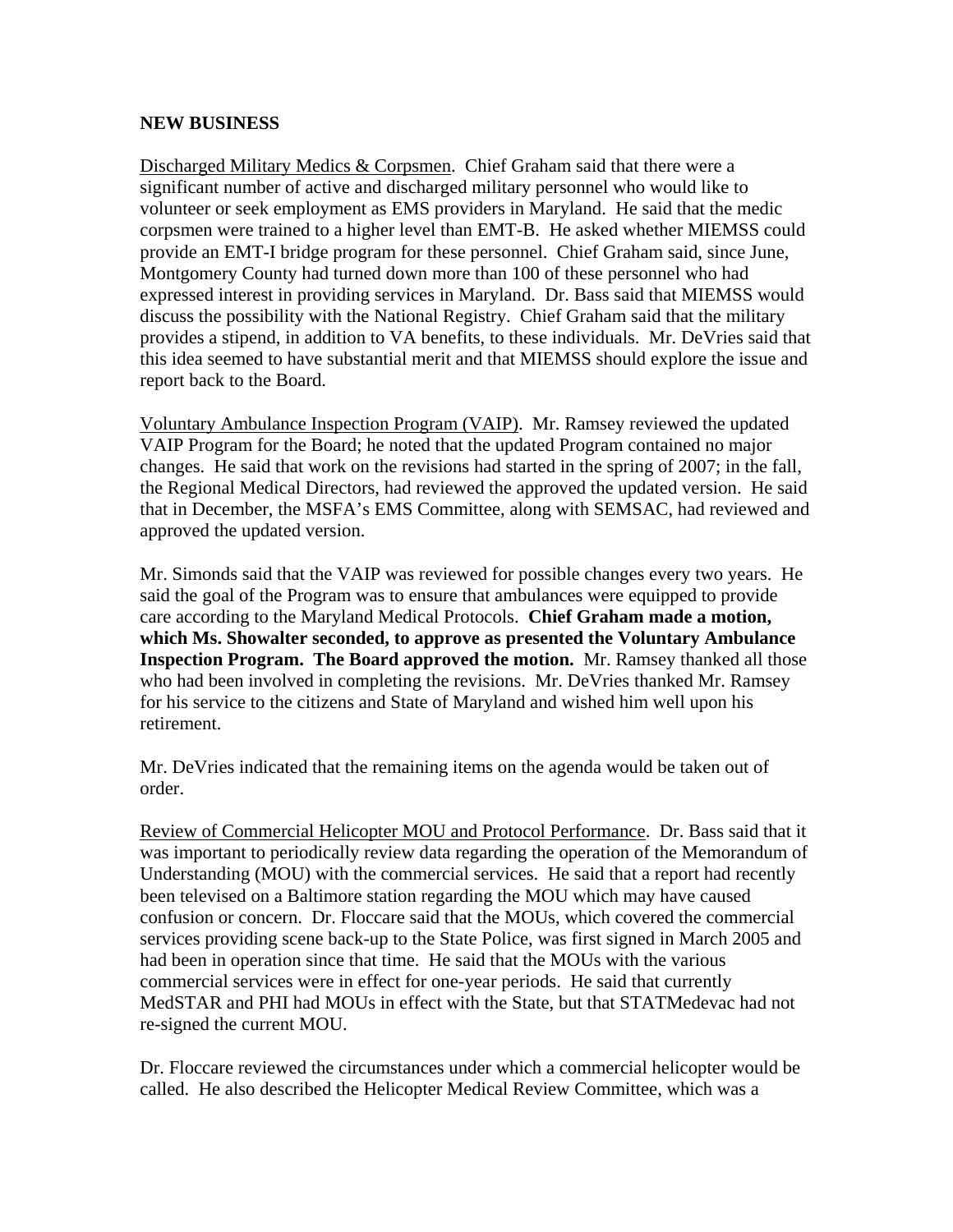quality improvement committee that focused on safety and appropriate medical response. He said that since the inception of the MOU, the commercial services had been called to respond in approximately 50 cases. He said that during the same period, the MSP had responded to 12,214 cases, only 399 of which had response times of greater than 25 minutes. Of the 399 cases, however, only 34 involved "Category A", or the most serious, patients. For 29 of these patients, the MSP was the closest aircraft. He explained that the remaining 365 patients were of lesser severity. He said that several modifications had been made to the protocol to address unusual circumstances that had arisen, e.g., an incident next to the hanger of a commercial service to which the commercial services responded and provided care.

Mr. Simonds noted that in certain areas, patients were flown by helicopter when the patient should have been transported by ground ambulance. Dr. Floccare said that MIEMSS was addressing this issue through the protocol that provides specific guidance on when a patient should be transported by ground, instead of helicopter. Mr. DeVries said that the protocols would continue to be modified, as necessary, to ensure that patients were appropriately transported.

## **ADJOURN TO CLOSED SESSION**

**Upon the motion of Chief Graham, which was seconded by Dr. Cornwell, the Board adjourned to closed session to carry out administrative functions and to consult with counsel to obtain legal advice on pending disciplinary actions under State Government Article § 10-508(7), to consult with staff and counsel on pending litigation under State Government Article § 10-508(8), to discuss certain matters subject to executive privilege, to maintain certain records and information in confidence as required by Health Occupations Article § 14-506(b) under State Government Article § 10-508(13), and, thereafter, to resume open session.** 

**Board Members Present at the Closed Session**: Donald L. DeVries, Jr., Chairman; Edward Cornwell, M.D.; Chief Scott Graham; Roger Simonds; Sally Showalter; Gene Worthington.

**Others Present**: Dr. Bass, Ms. Bailey, Mr. Dubansky, Ms. Gainer, Mr. Magee, Mr. Seifarth, Ms. Sette, Mr. Schaeffer.

The administrative function was the review of confidential hospital information, the application of provider disciplinary rules to existing cases, and to discuss certain matters subject to executive privilege.

#### **RECONVENE IN OPEN SESSION**

The Board reconvened in open session at 11:02 a.m.